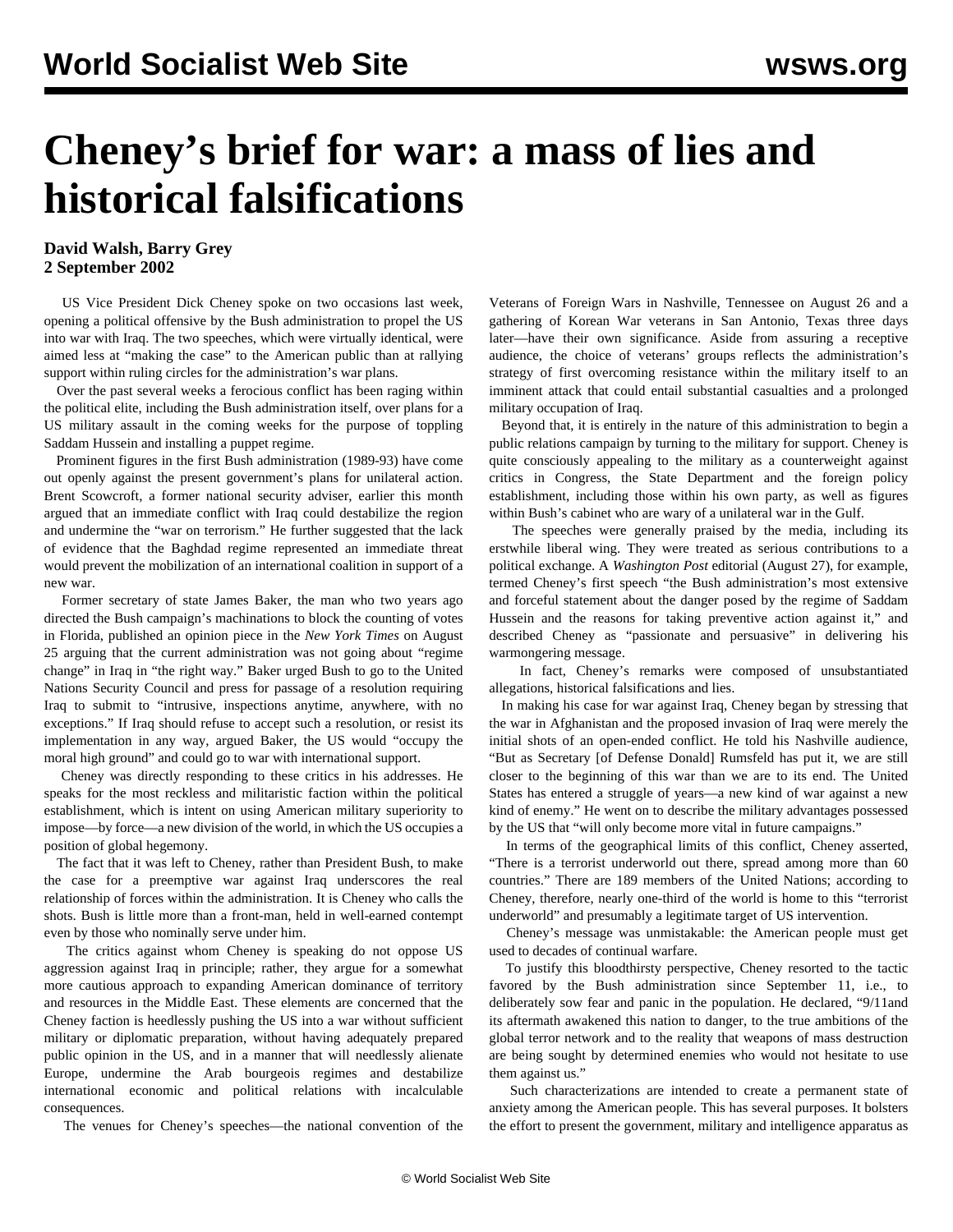the sole protectors of the population against impending destruction, thus facilitating the gutting of democratic rights and the implementation of authoritarian measures.

 This incendiary language is calculated, moreover, to undermine any rational appraisal of the September 11 attacks and any effort to investigate them. The Bush administration has relentlessly opposed an investigation into the terrorist attacks because it has much to hide. A serious probe would demonstrate that the government was, at the very least, guilty of criminal negligence, and, more likely, a deliberate stand-down of intelligence and security agencies. It would establish that the Bush administration seized on the events of September 11 to implement war plans that had been drawn up well in advance.

 In last week's speeches, Cheney took his panic-mongering to absurd heights, warning of a new Pearl Harbor and comparing ravaged and impoverished Iraq to Imperial Japan and Nazi Germany.

 The core of Cheney's brief for war against Iraq was based on several premises, none of which withstand scrutiny.

 Reiterating the line advanced by Bush in his West Point speech last June, Cheney sought to drive home the idea that the "old doctrines of security do not apply" in the new world situation. "In the days of the Cold War," the vice president remarked, "we were able to manage the threat with strategies of deterrence and containment. But it's a lot tougher to deter enemies who have no country to defend, and containment is not possible, when dictators obtain weapons of mass destruction and are prepared to share them with terrorists, who intend to inflict catastrophic casualties."

 Leaving aside the unproven and apocalyptic assertions, Cheney's argument is a series of non sequiturs. The notion that the US faced less of a threat when confronted by a highly developed society, the Soviet Union—which was armed with thousands of nuclear warheads aimed at every major American city—than it does today when faced by bands of guerrillas is a proposition that flies in the face of logic and common sense.

 Moreover, the claim that preemptive war is a novel doctrine dictated by a new world situation is false, as is the attempt to present this policy as a defensive measure. In reality, the "Bush doctrine" is a revival of the strategy of "roll-back" advocated in the Cold War period by the most right-wing and bellicose faction of the American ruling elite. The "rollback" proponents rejected the dominant policy of "containment" of Soviet influence. They advocated the aggressive use of military pressure and economic and political subversion to overthrow Soviet-backed regimes and isolate and destabilize the USSR. Now the ideological heirs of the "roll-back" zealots have become the dominant force in the political and military establishment.

 Nor has a "preventive" war against Iraq or any other country been imposed on the US by the growth of terrorism, a phenomenon that is hardly new in the world. Rather, the collapse of the Soviet Union is seen within the American establishment to have created a "window of opportunity" for the US to exploit its military superiority to grab control of oil reserves and other vital resources, and impose American dominance over the entire planet.

 In his speeches the vice president asserted that the Hussein regime in Iraq possesses an arsenal of chemical and biological weapons and is on the verge of developing a nuclear bomb.

 Cheney declared, "Simply stated, there is no doubt that Saddam Hussein now has weapons of mass destruction; there is no doubt that he is amassing them to use against our friends, against our allies, and against us. And there is no doubt that his aggressive regional ambitions will lead him into future confrontations with his neighbors..."

 Cheney resorts to a rhetorical trick, repeating the phrase "there is no doubt," to obscure the fact that he is making bald assertions without any factual substantiation. What *is* beyond doubt is that *there is no proof* of these charges—at least, none that has been presented by the US government.

 The "one instance" of Iraqi treachery Cheney cited in his Nashville speech was quickly exposed as false. "During the spring of 1995," said the vice president, "the [UNSCOM weapons] inspectors were actually on the verge of declaring that Saddam's programs to develop chemical weapons and longer range ballistic missiles had been fully accounted for and shut down. Then Saddam's son-in-law suddenly defected and began sharing information. Within days the inspectors were led to an Iraqi chicken farm. Hidden there were boxes of documents and lots of evidence regarding Iraq's most secret weapons programs."

 On a Public Broadcasting System television news program two days later, former chief UN weapons inspector Scott Ritter refuted Cheney's version of events, accusing him of "rewriting history." Ritter told a PBS interviewer, "What Vice President Cheney said to the American people is tantamount to a lie. The CIA knows that Hussein Kamal, the son-in-law of Saddam Hussein, when he defected clearly stated that under his instructions all weapons programs were eliminated. This is fact. He didn't lead us to a document. The Iraqi government did."

 In his San Antonio speech the following day, Cheney dropped the chicken farm anecdote. No one in the media noticed, or presumably cared. The lie had served its purpose.

 As is the custom with US officials, Cheney attempted in his speech to portray Saddam Hussein as a demon, while ignoring the fact that the Iraqi leader was an ally of the US throughout much of the 1980s, and that Washington supported Iraq in its war with Iran (1981-88). Hussein is one in long line of former allies or CIA stooges who have run afoul of US interests and have been transformed into international pariahs. This list includes Panama's Manuel Noriega, Serbia's Slobodan Milosevic, Somalia's Mohammed Farah Aidid and Osama bin Laden, one of the Islamic fundamentalists who were armed and financed by the US during the mujahedin war against Soviet troops in Afghanistan in the 1980s.

 When Saddam Hussein was using chemical weapons against Iranian forces and Iraqi Kurds in the late 1980s, he was acting with the knowledge and tacit blessing of the US. A recent *New York Times* article (August 18) pointed out that "American intelligence agencies knew that Iraqi commanders would employ chemical weapons in waging the decisive battles of the Iran-Iraq war" and did nothing to stop them. One senior defense intelligence officer at the time, Col. Walter P. Lang, told the *Times* that US intelligence officials "were desperate to make sure that Iraq did not lose" to Iran. "The use of gas on the battlefield by the Iraqis was not a matter of deep strategic concern," Lang commented.

 The US supported Hussein and Iraq in its war with Iran because the American ruling elite perceived the radical Islamic regime in the latter nation to be the greater threat. Once the war was over and Iran weakened, Washington became alarmed at the prospect of a secular nationalist regime in Baghdad emerging as a power in the oil-rich region. American officials turned their attention to creating a pretext for war with Iraq, which they found in the Iraqi regime's invasion of Kuwait on August 2, 1990.

 It was subsequently revealed that US ambassador to Iraq April Glaspie, in a conversation with Hussein on July 25, 1990, had given a virtual green light, in diplomatic language, to the Iraqi action, commenting "We have no opinion on the Arab-Arab conflicts." Furthermore, General Norman Schwarzkopf, on the orders of the then-chairman of the Joint Chiefs of Staff, Colin Powell, drew up plans for a massive US military intervention in the Persian Gulf aimed against Iraq months before the invasion of Kuwait. By June 1990, Schwarzkopf was already conducting war games pitting hundreds of thousands of US troops against Iraqi armored divisions.

 There are also indications that the US helped Saddam Hussein launch a program to develop anthrax as a biological weapon. The conservative French newspaper *Le Figaro* reported in 1998 that both the US and France